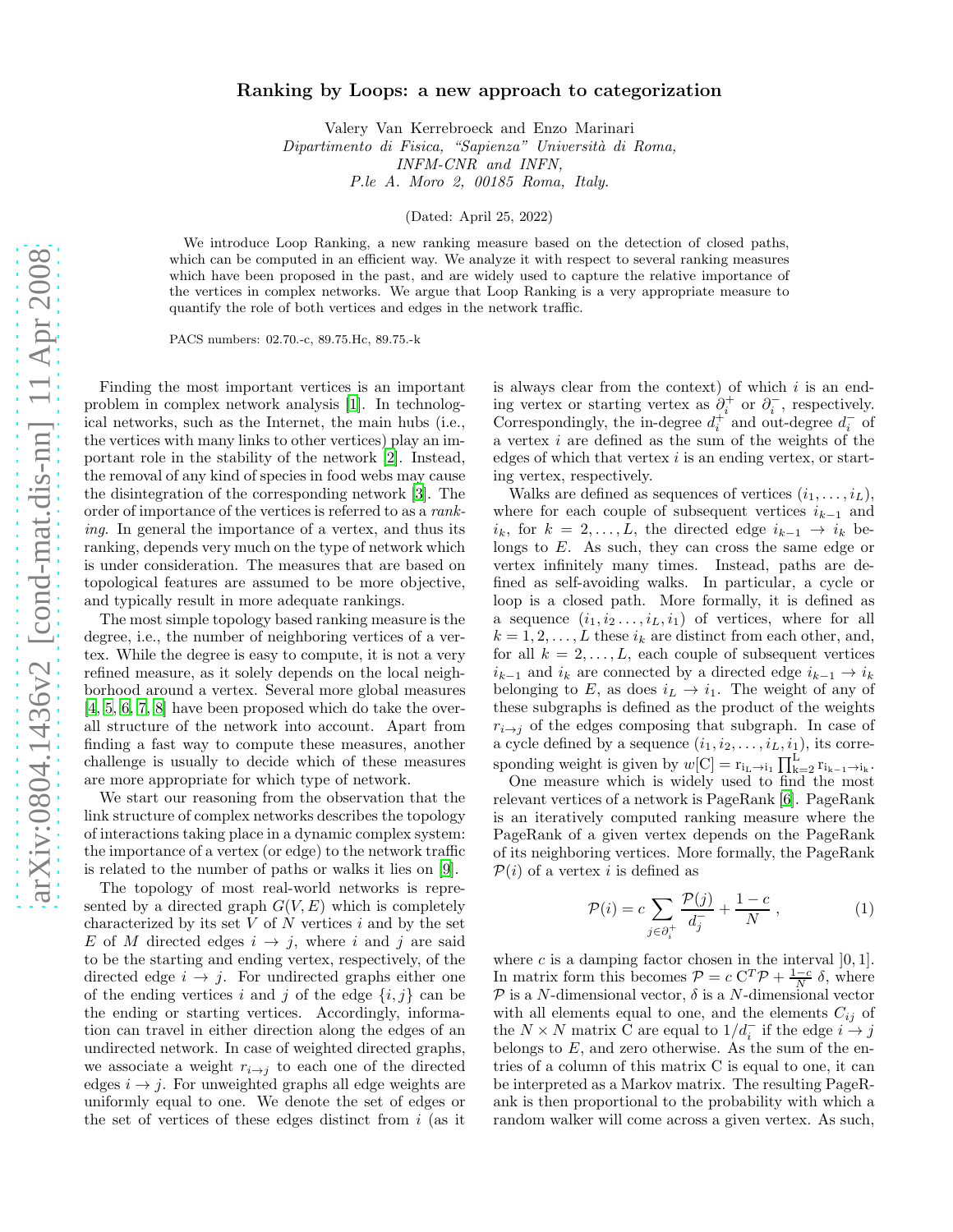PageRank is an importance measure for vertices which, being based on random walks, takes the overall structure of the network into account. However, the question naturally arises whether it is not preferable to emulate the behavior of a more efficient self-avoiding random walker.

Motivated by the latter observation, we introduce a new ranking measure based on paths rather than walks. Several centrality measures based on either the number or length of shortest paths passing through or ending at a given vertex have already been proposed [\[8](#page-3-7)]. In particular, the Betweenness Centrality  $\beta$  (BC) of a given vertex (or edge) is defined as the fraction of shortest paths on which that vertex (or edge) lies. Defining  $\sigma_{k,l}$  as the number of shortest paths between the vertices  $k$  and  $l$ , and  $\sigma_{k,l}(i)$  and  $\sigma_{k,l}(i \to j)$  the number of these passing through vertex i or edge  $i \rightarrow j$ , we have

$$
\mathcal{B}(i) = \sum_{k,l(\neq i)\in V} \frac{\sigma_{k,l}(i)}{\sigma_{k,l}} \text{ and } \mathcal{B}(i \to j) = \sum_{k,l \in V} \frac{\sigma_{k,l}(i \to j)}{\sigma_{k,l}},
$$
\n(2)

for the BC of vertex i and the edge  $i \rightarrow j$ , respectively. One fundamental problem that prevents these measures from becoming widely used in real network analysis is that they cannot be computed as fast as, for example, PageRank [\[8](#page-3-7)]. Moreover, a measure based on shortest paths only may not be adequate enough as also longer paths (with possibly higher weights) could add to the centrality of a given vertex, or edge [\[9\]](#page-3-8).

We propose a ranking based on the presence of closed paths, i.e., cycles, through a given vertex. We consider the probability of presence of cycles, rather than all, i.e., also open, paths, for a specific reason. Namely, it allows us to compute the corresponding ranking by means of Belief Propagation, a distributed, message passing algorithm which converges in linear time in the system size to the marginal probabilities of presence of these cycles. This restriction to closed paths results in a ranking which reflects the geometric position of each one of the vertices, and gives a subjective view of how each vertex sees the overall network based on paths.

In particular, we propose a ranking based on the sums of the weights of these cycles. As such it represents the probability with which a self-avoiding walker returns to the same vertex while exploring the network, taking the weight of each path into account. We define the Loop Ranking  $\mathcal L$  of a vertex i, or edge  $i \to j$ , as the sum of the weights  $w$  of all cycles C passing through that vertex  $i$ , or edge  $i \rightarrow j$  respectively, i.e.,

$$
\mathcal{L}(i) = \sum_{\mathcal{C}\ni i} w[\mathcal{C}] \text{ and } \mathcal{L}(i \to j) = \sum_{\mathcal{C}\ni(i \to j)} w[\mathcal{C}] . \tag{3}
$$

In practice, we do not compute the actual Loop Ranking, but rather the marginal expressing the probability with which a cycle passes through a given vertex, i.e.,  $\mathcal{L}(i)/\sum_{\mathbf{C}} w[\mathbf{C}]$ , which produces the same ordering. The latter can be obtained by reformulating the problem of identifying all cycles of a given graph as a constraint satisfaction problem [\[10](#page-3-9), [11](#page-3-10), [12](#page-3-11)].

We define an appropriate phase space in which all (simple) subgraphs, such as cycles, are represented by a unique configuration. To this purpose we associate with each edge  $(i \rightarrow j)$  an Ising-like variable  $S_{i \rightarrow j}$ , where  $S_{i \rightarrow j}$ takes on the value zero or one if the corresponding edge  $(i \rightarrow j)$  belongs, or does not belong to the considered subgraph, respectively. In this way, we establish the desired one-to-one correspondence between any simple subgraph of the original graph G and all configurations defined by any of  $2^M$  sequences  $S = (S_1, \ldots, S_M)$ . For simplicity, we also introduce the notation  $S_i$  which denotes the set of all edge variables  $S_{i\rightarrow j}$  and  $S_{j\rightarrow i}$  of which i is a starting or ending vertex, respectively.

We can now define the probability law

<span id="page-1-0"></span>
$$
Prob[\underline{S}] = \frac{1}{Z} \prod_{(i \to j) \in E} (r_{i \to j})^{S_{i \to j}} \prod_{i \in V} f_i(\underline{S}_i) , \qquad (4)
$$

where the local constraints  $f_i(\underline{S}_i)$  are equal to one if  $\sum_{j\in\partial_i^+} S_{ij} = \sum_{j\in\partial_i^-} S_{ij}$  is zero or one, while  $f_i(\underline{S}_i)$  $\sum_{j\in\mathcal{O}_i}$  are equal to zero otherwise, and Z is a normalization constant. The complete set of local constraints  $f_i$  ensures that only those configurations representing subgraphs composed of (possibly vertex disjoint) directed cycles have a non zero probability [\(4\)](#page-1-0). The first product appearing in relation [\(4\)](#page-1-0) makes the probability of the allowed configurations proportional to the weight of the subgraph they represent.

An approximation to the marginals of [\(4\)](#page-1-0) can be obtained using a local Monte Carlo like algorithm as presented in [\[11\]](#page-3-10). However, for factorizable probability laws, such as [\(4\)](#page-1-0), they can also easily be computed by means of message passing algorithms, such as Belief and Survey Propagation [\[13](#page-3-12)]. Belief Propagation (BP) is a distributed, iterative algorithm which is intrinsically linear in the system size. It requires the introduction of 2M real-valued message variables, M of type  $x_{i\rightarrow j}$  in the same direction of the edges  $S_{i\rightarrow j}$ , and M of type  $y_{j\rightarrow i}$ going in the opposite direction. Initially, they all take on a random value in the interval [0, 1]. Each BP iteration then consists in an update of these 2M variables. Assuming [\(4\)](#page-1-0), the update rules have the following form,

$$
x_{i \to j} = \frac{\sum_{k \in \partial_i^+} r_{k \to i} x_{k \to i}}{1 + \sum_{k \in \partial_i^+} r_{k \to i} x_{k \to i} \sum_{k' \in \partial_i^- \setminus j} r_{i \to k'} y_{k' \to i}},
$$

$$
y_{j \to i} = \frac{\sum_{k \in \partial_j^-} r_{j \to k} y_{k \to j}}{1 + \sum_{k \in \partial_j^+ \setminus i} r_{k \to j} x_{k \to j} \sum_{k' \in \partial_j^-} r_{j \to k'} y_{k' \to j}}
$$

.

On acyclic graphs, the successive repetition of these BP iteration steps always leads to a fixed point solution. For generic graphs containing cycles, BP does not necessarily converge [\[14](#page-3-13)]. However, at least for sparse graphs, which do not contain too many small loops and locally are treelike, usually it does.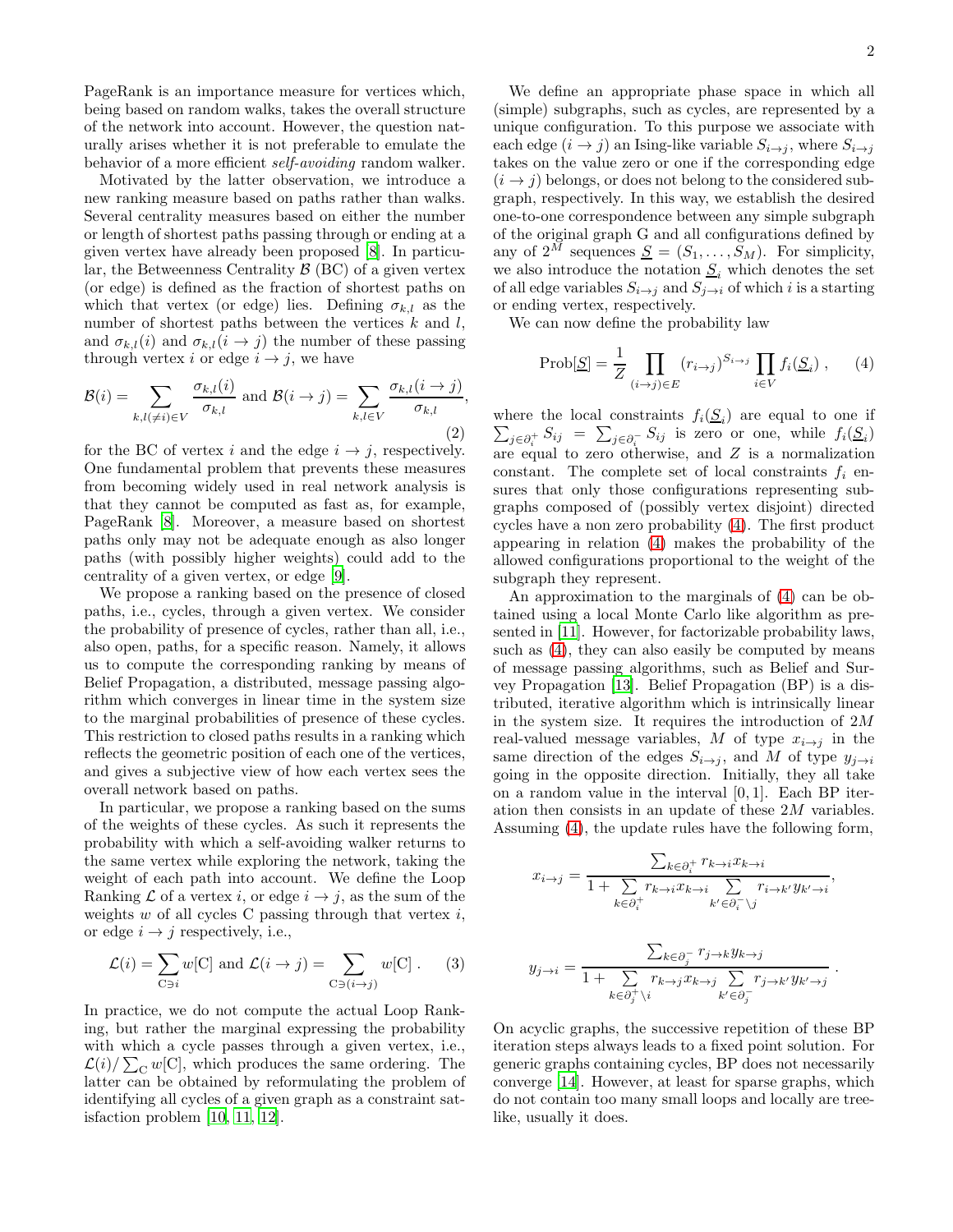

<span id="page-2-0"></span>FIG. 1: Directed small world network  $G_1$ . The various colors express the ranking of the vertices and edges based on Loop Ranking (on the left) and Betweenness Centrality (on the right).

Once the fixed point has been reached, the corresponding value of the message variables can be used to obtain the desired marginal probabilities. In our particular case, we are interested in the vertex and edge marginals expressing the probability with which a cycle contains that particular vertex or edge. Upon convergence of the BP algorithm, these marginals can be obtained from the message variables at the fixed point as

$$
p_i = \frac{\sum_{k \in \partial_i^+} r_{k \to i} x_{k \to i} \sum_{k' \in \partial_i^-} r_{i \to k'} y_{k' \to i}}{1 + \sum_{k \in \partial_i^+} r_{k \to i} x_{k \to i} \sum_{k' \in \partial_i^-} r_{i \to k'} y_{k' \to i}}
$$
  
and 
$$
p_{i \to j} = \frac{r_{i \to j}^2 x_{i \to j} y_{j \to i}}{1 + r_{i \to j}^2 x_{i \to j} y_{j \to i}},
$$

,

respectively. On a generic, cyclic graph, the above expressions are an approximation to the actual vertex and edge marginals. However, in general, these approximations are very reasonable to work with. The marginals of [\(4\)](#page-1-0) actually express the probability with which a vertex, or edge, is part of a subgraph composed of possibly several vertex disjoint directed cycles. Thus, exact marginals of [\(4\)](#page-1-0) are possibly an overestimation of the desired marginals expressing the probability of presence of a (single) closed path. However, for weighted graphs where the edge weights have been rescaled such that they all lie in the interval [0, 1], this effect is largely reduced, and has only a minor impact on the resulting ordering [\[12\]](#page-3-11).

In order to get hints about which is a good ranking measure for dynamic networks, we have looked at a number of examples and particular cases. We discuss here explicitly the case of two directed small world networks that we consider very telling. We assume them to be unweighted for simplicity. We first consider the graph shown in figure [1.](#page-2-0) If we only take the outer ring of edges into account, all information can be exchanged between any two vertices in two ways, either in clockwise or counter-clockwise direction, in which case all vertices and edges are considered to be equally important.

The presence of the directed "short cut" edges (which are all out-bound from vertex 0) reduces the length of the shortest paths, a feature which is typical of most real world networks [\[15\]](#page-3-14). The resulting "smaller world" (from

<span id="page-2-1"></span>TABLE I: Ranking of the vertices of the small world graph  $G_1$  and  $G_2$  shown in figure [1](#page-2-0) and [2,](#page-3-15) respectively, according to the various ranking measures. The corresponding values of their PageRank, Loop Ranking and Betweenness Centrality, rescaled such that they lie in the interval [0, 1] (e.g.,  $(\mathcal{L}(i)$  –  $\mathcal{L}_{\text{min}}/(\mathcal{L}_{\text{max}} - \mathcal{L}_{\text{min}})$ , are also included.

| $\mathcal{P}_{G_1}(i)$ |      | $\mathcal{L}_{G_1}(i)$ |      | $B_{G_1}(i)$ |      | $\mathcal{P}_{G_2}(i)$ |      | $\mathcal{L}_{G_2}(i)$ |      | $B_{G_2}(i)$ |      |
|------------------------|------|------------------------|------|--------------|------|------------------------|------|------------------------|------|--------------|------|
| -5                     | 1.00 | $^{(1)}$               | 1.00 | $\theta$     | 1.00 | $\theta$               | 1.00 | $\theta$               | 1.00 | $^{(1)}$     | 1.00 |
| 4                      | 0.88 | 8                      | 0.57 | 5            | 0.47 | 1                      | 0.62 | 8                      | 0.57 | 5            | 0.45 |
| 3                      | 0.83 | 3                      | 0.47 | 3            | 0.31 | 9                      | 0.53 | 3                      | 0.47 | 3            | 0.28 |
| 6                      | 0.81 | 5                      | 0.41 | 8            | 0.26 | $\overline{2}$         | 0.31 | 5                      | 0.41 | 8            | 0.25 |
| 7                      | 0.68 | $\overline{2}$         | 0.30 | 1            | 0.17 | 8                      | 0.31 | $\overline{2}$         | 0.30 | 1            | 0.20 |
| 8                      | 0.58 | 6                      | 0.14 | 4            | 0.10 | 3                      | 0.17 | 6                      | 0.14 | 4            | 0.10 |
| $\overline{2}$         | 0.43 | 7                      | 0.07 | 6            | 0.10 | 7                      | 0.09 | 7                      | 0.07 | 6            | 0.09 |
| $\overline{0}$         | 0.08 | 1                      | 0.05 | 9            | 0.06 | 5                      | 0.05 | 1                      | 0.05 | 9            | 0.06 |
| 9                      | 0.07 | 9                      | 0.03 | 7            | 0.05 | 6                      | 0.04 | 9                      | 0.03 | 7            | 0.03 |
| -1                     | 0.00 | 4                      | 0.00 | 2            | 0.00 | 4                      | 0.00 | 4                      | 0.00 | 2            | 0.00 |

the point of view of a single vertex) has a large impact on the mobility inside a network. In particular, the vertex 0 will play a more crucial role than other vertices in dispatching packages along the network. Similarly, though in a minor way, the ending vertices of the extra out-bound short cuts, i.e., 3, 5 and 8, should play a more important role in the traffic along this network. Also, we expect the presence of these edges to break the symmetry of the role of the single edges in the network flow.

The results according to the various ranking schemes and corresponding ordering for the vertices of graph  $G_1$ are reported in table [I.](#page-2-1) We have rescaled the PageRank, Loop Ranking and BC results such that they all lie in the interval [0, 1]. Clearly, the different ranking schemes attribute various degrees of importance to the vertex 0. As the PageRank of a vertex depends primarily on the number of edges directed towards that vertex and the rescaled PageRank they transmit (rescaled by the out-degree of their respective starting vertices), vertex 0 of graph  $G_1$ has a relative low PageRank. Instead, as it does lie on most of the (closed) paths of graph  $G_1$ , its central role is acknowledged by both the Loop Ranking as the BC. Moreover, the latter two rankings recognize the increased role of the vertices 3, 5 and 8 with respect to the other vertices, while PageRank makes no clear-cut difference between them. For the other vertices, the ordering does differ depending on which path based ranking is considered, as Loop Ranking depends on all closed paths, while BC is only based on the number of shortest paths.

The importance ordering of both the vertices and the edges produced by Loop Ranking and BC is schematically presented by figure [1.](#page-2-0) As in case of the vertices, Loop Ranking and BC do not produce the exact same ordering of edges, but there are no essential huge shifts between the two corresponding rankings. Note that edges with high ranking usually connect one vertex with high and another with low ranking. The presence of these edges has been observed in case of protein networks [\[16\]](#page-3-16), where it was argued that they play a crucial role in the